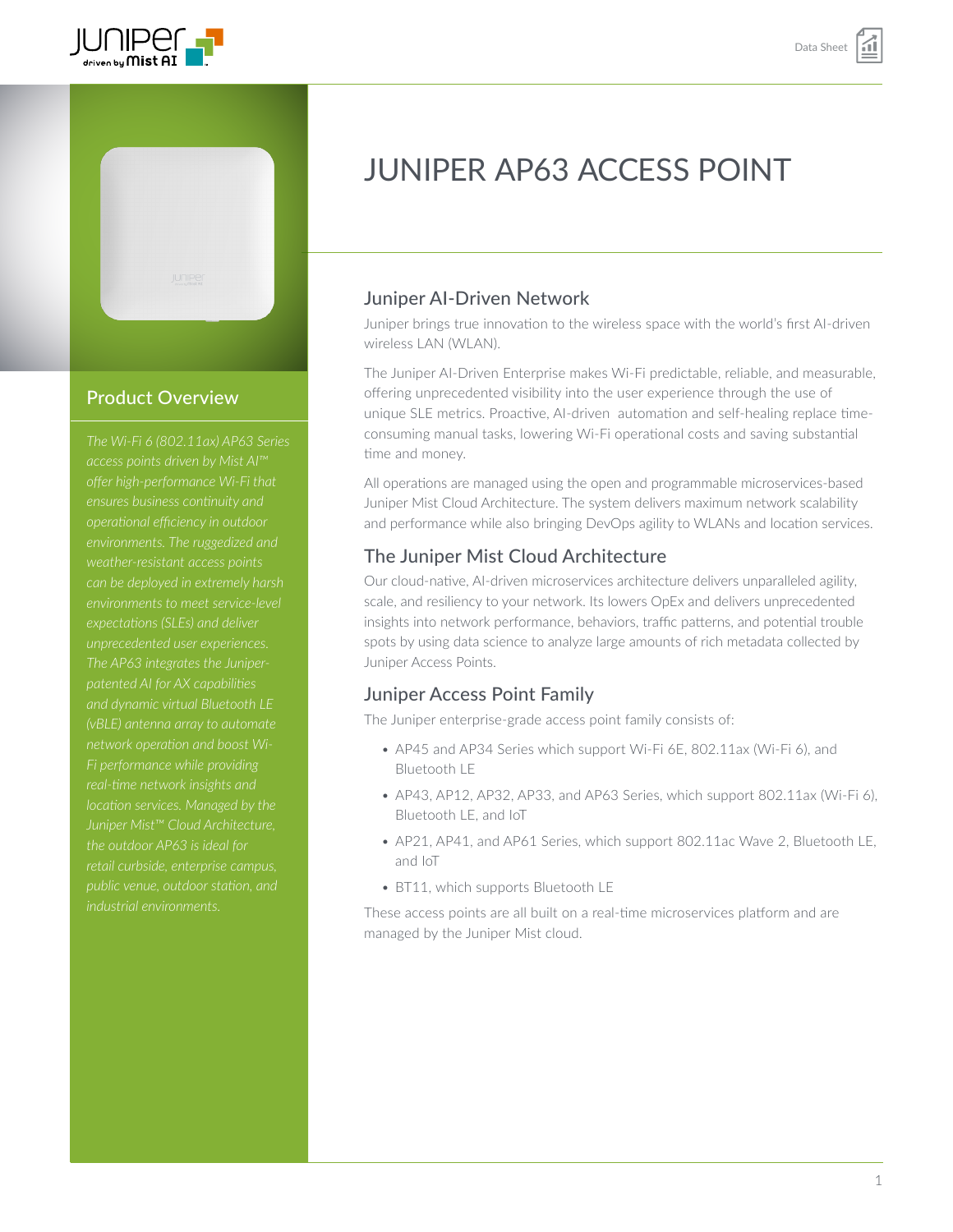The table below compares the supported major functions of the Juniper Wi-Fi 6E and Wi-Fi 6 access points to help in selecting the most appropriate model(s).

|                              | AP45                               | AP34                               | AP43                                  | AP63                               | AP33                                                         | AP32                                                            | AP12                               |
|------------------------------|------------------------------------|------------------------------------|---------------------------------------|------------------------------------|--------------------------------------------------------------|-----------------------------------------------------------------|------------------------------------|
| Deployment                   | Indoor                             | Indoor                             | Indoor                                | Outdoor                            | Indoor                                                       | Indoor                                                          | Indoor<br>Wall Plate/Desk<br>Mount |
| Wi-Fi Standard               | 802.11ax<br>$(Wi-Fi 6)$<br>4x4:4SS | 802.11ax<br>$(Wi-Fi 6)$<br>2x2:2SS | 802.11ax<br>$(Wi-Fi6)$<br>4x4:4SS     | 802.11ax<br>$(Wi-Fi 6)$<br>4x4:4SS | 802.11ax<br>(Wi-Fi 6) 5GHz:<br>4x4:4SS<br>2.4GHz:<br>2x2:2SS | 802.11ax (Wi-Fi<br>6) 5GHz:<br>4x4:4SS<br>$2.4$ GHz:<br>2x2:2SS | 802.11ax<br>(Wi-Fi 6)<br>2x2:2SS   |
| Wi-Fi Radios                 | Dedicated<br>fourth radio          | Dedicated<br>fourth radio          | Dedicated<br>third radio              | Dedicated<br>third radio           | Dedicated<br>third radio                                     | Dedicated<br>third radio                                        | Dedicated<br>third radio           |
| Antenna Options              | Internal/External                  | Internal                           | Internal/External                     | Internal/External                  | Internal                                                     | Internal/External                                               | Interna                            |
| <b>Virtual BLE</b>           |                                    |                                    |                                       |                                    |                                                              |                                                                 |                                    |
| loT Interface                |                                    |                                    |                                       |                                    |                                                              |                                                                 |                                    |
| <b>IoT</b> Sensors           | Temperature,<br>Accelerometer      | Temperature                        | Humidity,<br>Pressure,<br>Temperature |                                    |                                                              |                                                                 |                                    |
| Warranty                     | Limited Lifetime                   | Limited Lifetime                   | Limited Lifetime                      | One Year                           | Limited Lifetime                                             | Limited Lifetime                                                | Limited Lifetime                   |
| <b>Frequencies Supported</b> | $2.4$ GHz<br>$5$ GHz<br>$6$ GHz    | $2.4$ GHz<br>$5$ GHz<br>6GHz       | $2.4$ GHz<br>5GHz                     | $2.4$ GHz<br>5GHz                  | $2.4$ GHz<br>$5$ GHz                                         | $2.4$ GHz<br>$5$ GHz                                            | $2.4$ GHz<br>5GHz                  |

# Services Available for the Juniper AP43

### Wi-Fi Cloud Services

### Juniper Mist Wi-Fi Assurance

For IT and NOC Teams

- Predictable and Measurable Wi-Fi
- Service-Level Expectations (SLEs) Support
- WxLAN Policy Fabric for Role-Based Access
- Customizable Guest Wi-Fi Portal
- Radio Resource Management (RRM) Driven by AI

#### Marvis Virtual Assistant



For IT Helpdesk Teams

- AI-Powered Virtual Network Assistant
- Natural Language Processing Interface
- Anomaly Detection
- Client SLE Visibility and Enforcement
- Data Science-Driven Root-Cause Analysis

### Bluetooth Cloud Services

### Juniper Mist Mobile Engagement



For Digital Experience Teams

- Accurate (1-3m) Turn-by-Turn Navigation
- Sensor Fusion with Dead Reckoning
- Unsupervised Machine Learning
- Virtual Beacons with Custom Notifications
- Mobile SDK for iOS and Android

### Juniper Mist Asset Visibility

For Process and Resource Improvement Teams

- Identification of Assets by Name and Location Visibility
- Zonal/Room Accuracy for Third-Party Tags
- Historical Analytics for Asset Tags
- Telemetry for Asset Tags (temperature, motion, and other data)
- APIs for Viewing Assets and Analytics

### Analytics Cloud Services

### Juniper Mist Premium Analytics

For Network Teams

- Baseline Analytics Features Come Included with Wi-Fi Assurance, Mobile Engagement, and Asset Visibility Subscriptions
- End-to-End Network Visibility
- Orchestrated Networking and Application
- Performance Queries
- Simplified Network Transparency

#### For Business Teams

- Baseline Analytics Features Come Included with Wi-Fi Assurance, Mobile Engagement, and Asset Visibility **Subscriptions**
- Customer Segmentation and Reporting Based on Visitor Telemetry
- Customized\* Dwell and Third-Party Reporting for Traffic and Trend Analysis
- Correlation of Customer-Guest Traffic and Trend Analysis

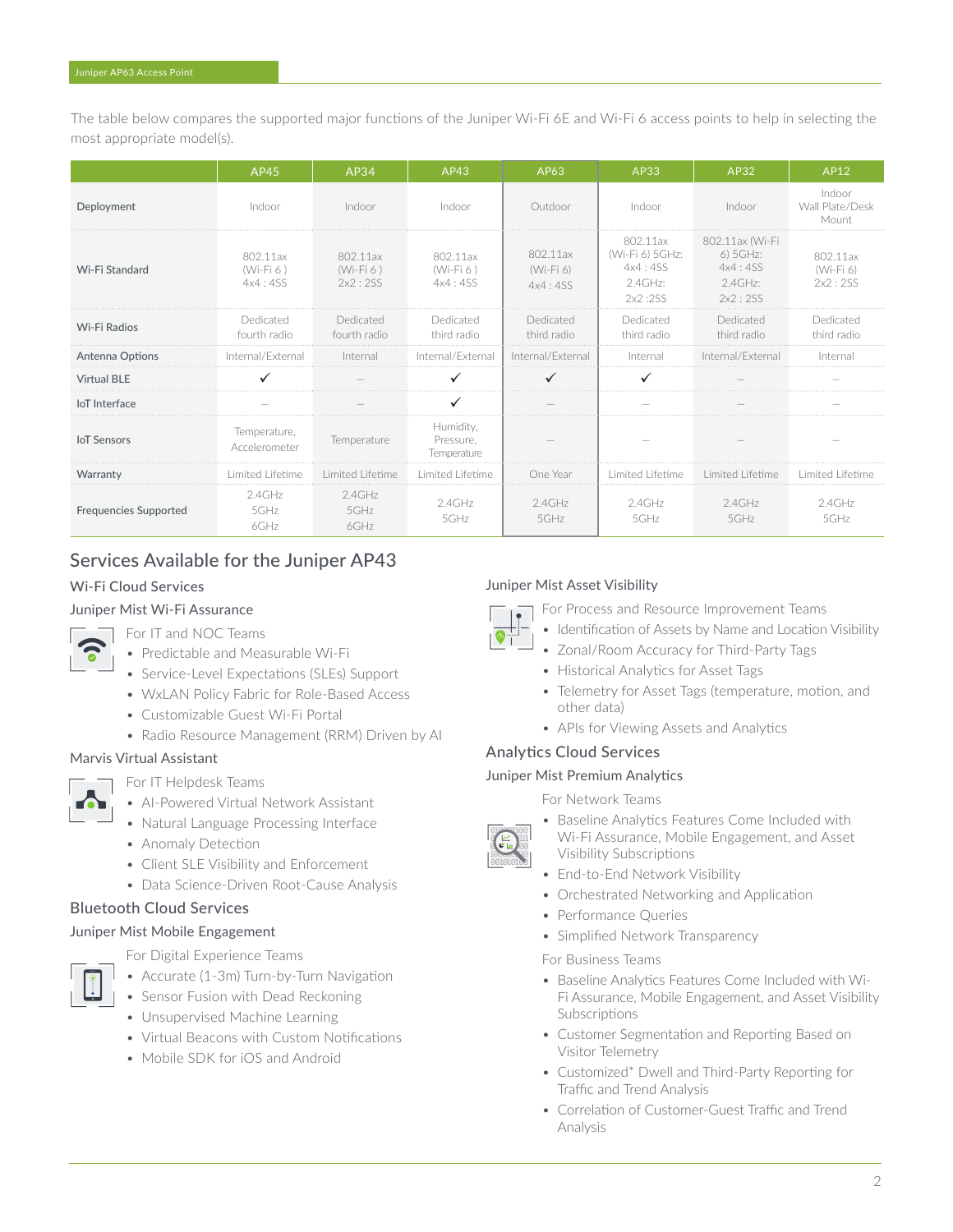### Access Point Features

#### High Performance Wi-Fi

The outdoor AP63 Series comprises tri-radio 4x4 802.11ax access points with maximum data rates of 2,400 Mbps in the 5GHz band and 1,148 Mbps in the 2.4GHz band. The third radio functions as a network, location, and security sensor, a synthetic test client radio, as well as a spectrum monitor.

With 802.11ax Orthogonal Frequency Division Multiple Access (OFDMA), Multi-User Multiple Input Multiple Output (MU-MIMO), and BSS Coloring technologies, the AP63 Series offers performance at unprecedented levels to support new bandwidth-hungry applications and soaring device densities.

#### AI for AX

With the new features that 802.11ax (Wi-Fi 6) introduces to boost performance and efficiency, configuring and operating an access point has grown far more complex. Juniper automates and optimizes these features with AI for AX capabilities to optimize BSS Coloring, improve data transmission scheduling within OFDMA and MU-MIMO, and assign clients to the best radio to boost the overall performance of the network.

#### Greater Spectral Efficiency

OFDMA improves spectral efficiency so that an increasing density of devices can be supported on the network. Density has become an issue with the rapid growth of IoT devices, which often utilize smaller data packets than mobile devices and hence increase the burden and contention on the network. Additionally, BSS Coloring improves the coexistence of overlapping BSSs and allows spatial reuse within a given channel by reducing packet collisions.

#### Automatic RF Optimization

Radio Resource Management automates dynamic channel and power assignment, taking Wi-Fi and external sources of interference into account with a dedicated sensor radio. The AI engine continuously monitors coverage and capacity SLE metrics to learn and optimize the RF environment. A learning algorithm uses hysteresis on a 24-hour window to conduct a sitewide rebalancing for optimal channel and power assignment.

#### Unprecedented Insight and Action

A dedicated, dual-band third radio collects data for Juniper's patent- pending Proactive Analytics and Correlation Engine (PACE), which uses machine learning to analyze user experiences, correlate problems, and automatically detect their root cause. These metrics are used to monitor SLEs and provide proactive recommendations to ensure problems don't occur (or are fixed as quickly as possible when they do). This radio also functions as a synthetic test client to proactively detect and mitigate network anomalies.

#### Improved IoT Battery Efficiency

By incorporating the 802.11ax target wake time (TWT) capability and Bluetooth 5.0, AP63 access points help extend the battery life of IoT devices, particularly as additional ones join the network.

#### Dynamic Debugging

Constantly monitor services running on the AP63 and send alerts whenever a service behaves abnormally. Dynamic debugging relieves IT of having to worry about an AP going offline or any services running on it becoming unavailable.

#### Dynamic Packet Capture

The Juniper Mist platform automatically captures packets and streams them to the cloud when major issues are detected. This saves IT time and effort and eliminates the need for truck rolls with sniffers to reproduce and capture data for troubleshooting.

#### Marvis Virtual Conversational Assistant

Marvis is a natural language processing (NLP)-based assistant with a Conversational Interface to understand user intent and goals, simplifying troubleshooting and the collection of network insights. It uses AI and data science to proactively identify issues, determine the root causes and scope of impact, and gain insights into your network and user experiences. It eliminates the need to manually hunt through endless dashboards and CLI commands.



#### Effortless, Cloud-Based Setup and Updates

The AP63 automatically connects to the Juniper Mist cloud, downloads its configuration, and joins the appropriate network. Firmware updates are retrieved and installed automatically, ensuring that the network is always up to date with new features, bug fixes, and security updates.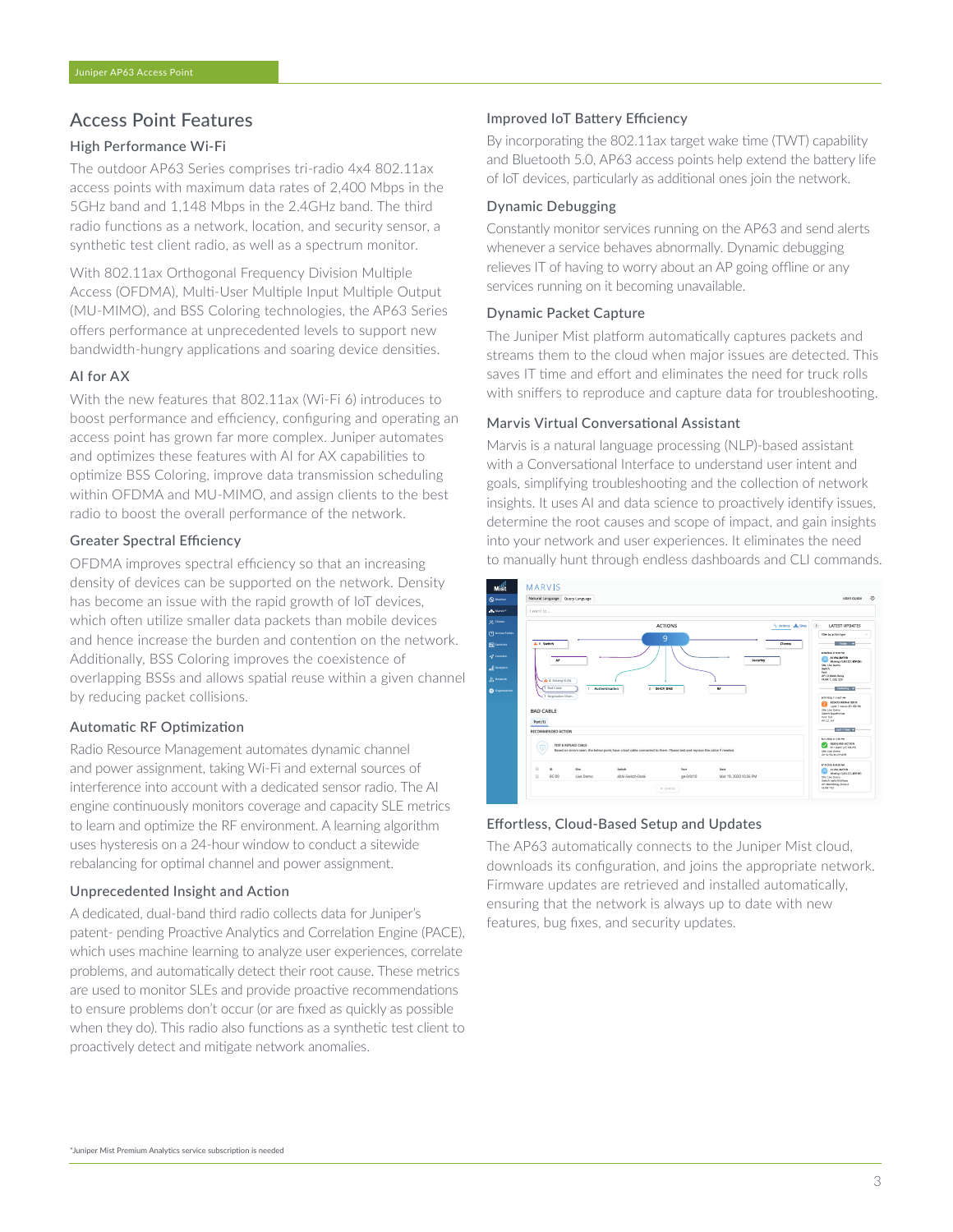### Analytics

Our Wireless Assurance, User Engagement, and Asset Visibility services include a base analytics capability for analyzing up to 30 days of data, which enables you to simplify the process of extracting network insights across your enterprise. If you require dynamic insights like motion paths\* and other third-party\* data and would like the option of customized reports, the Juniper Mist Premium Analytics service is available as an additional subscription.



#### High-Accuracy Indoor Location

The AP63 has a 16-element virtual Bluetooth LE (vBLE) antenna array controlled from the Juniper Mist cloud. Passive antennas enhance the power of a single transmitter and produce directional beams (or can be combined to act as an omnidirectional radio) to accurately detect distance and location with 1-3 meter meter accuracy. With Juniper's patented vBLE technology, you can deploy an unlimited number of virtual beacons in your physical environment with no need to install battery-powered physical BLE beacons. Support for Bluetooth 5.0 boosts IoT device range and battery life.





### Juniper Mist Edge

Juniper Mist Edge is an on-premises appliance that runs a tunnel termination service. Juniper APs offer a flexible data plane. Traffic can be broken out locally, or tunneled to Juniper Mist Edge. There are many use cases the Juniper Mist Edge solves, including seamless mobility in large campus environments, tunneling of guest traffic to a DMZ, IoT segmentation, and teleworker. Learn more about [Juniper Mist Edge](https://www.juniper.net/us/en/products/access-points/edge.html).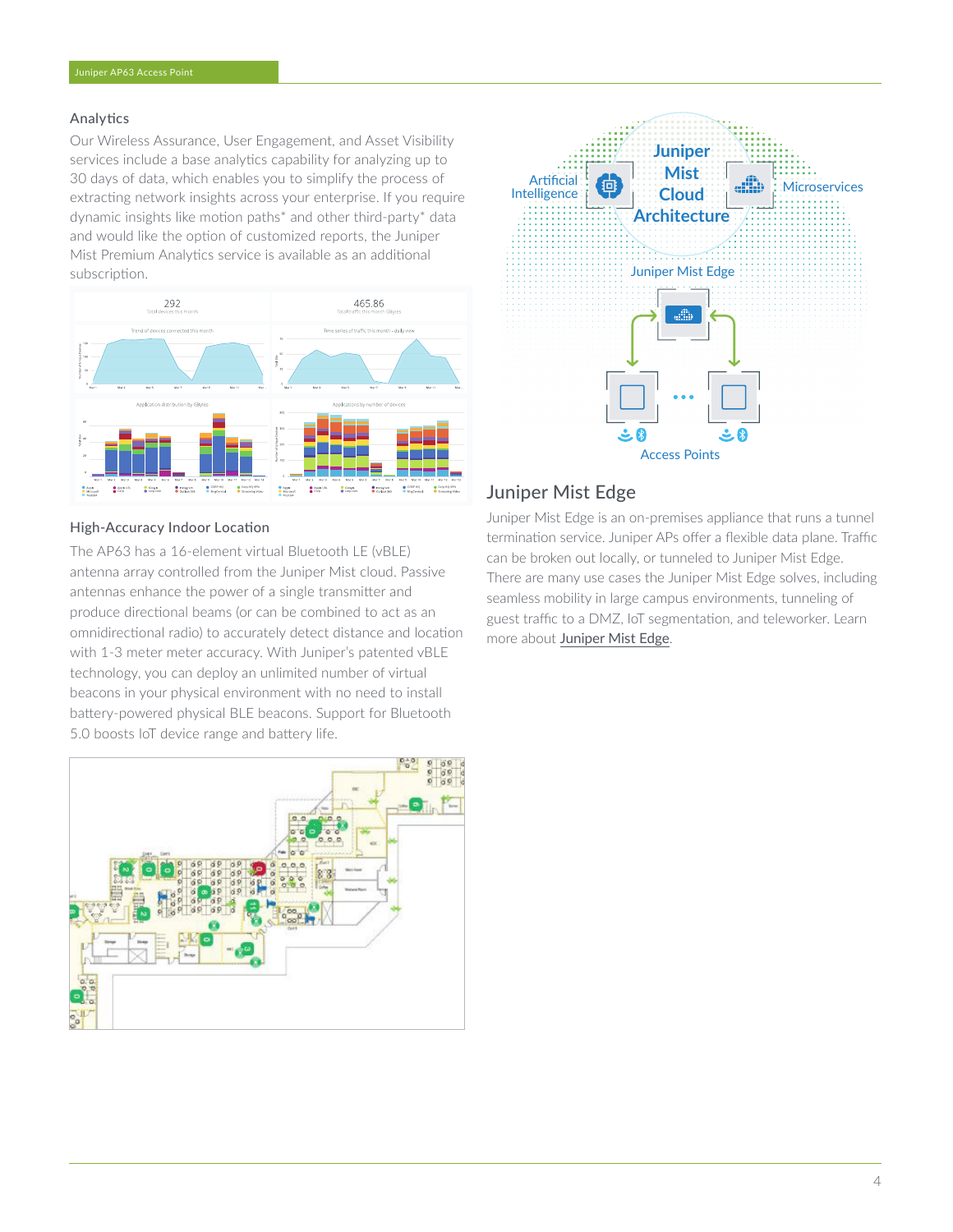

# Specifications

| Wi-Fi Standard                                         | 802.11ax (Wi-Fi 6), including support for OFDMA,<br>1024-QAM, MU-MIMO, Target Wake Time (TWT),<br>Spatial Frequency Reuse (BSS Coloring).<br>Backwards compatibility with 802.11a/b/g/n/ac                                             |
|--------------------------------------------------------|----------------------------------------------------------------------------------------------------------------------------------------------------------------------------------------------------------------------------------------|
| <b>Combined Highest</b><br><b>Supported Data Rates</b> | Dual-Band: 3.5 Gbps<br>Dual-5GHz (internal antenna model): 4.8 Gbps                                                                                                                                                                    |
| $2.4$ GHz                                              | 4x4: 4802.11ax up to 1,148 Mbps data rate                                                                                                                                                                                              |
| 5 GHz                                                  | 4x4 : 4 802.11ax up to 2,400 Mbps data rate                                                                                                                                                                                            |
| MIMO Operation                                         | Four spatial stream SU-MIMO for up to 2,400 Mbps<br>wireless data rate to individual 4x4 HE80<br>Four spatial stream MU-MIMO for up to 2,400<br>Mbps wireless data rate to up to four MU-MIMO<br>capable client devices simultaneously |
| Dedicated Third Radio                                  | 2/2: 2SS, dual-band WIDS/WIPS, spectrum<br>analysis, synthetic client and location analytics radio                                                                                                                                     |
| <b>Internal Antennas</b>                               | Four 2.4GHz omnidirectional antennas with 4 dBi<br>peak gain<br>Four 5GHz omnidirectional antennas with 6 dBi<br>peak gain                                                                                                             |
| Bluetooth 5.0                                          | vBLE 16-element Directional Antenna Array + Omni<br>Bluetooth Antenna                                                                                                                                                                  |
| <b>Beam Forming</b>                                    | Transmit Beamforming and Maximal Ratio<br>Combining                                                                                                                                                                                    |
| <b>Power Options</b>                                   | 802.3at PoE (no PoE out), 802.3bt PoE                                                                                                                                                                                                  |
| <b>Dimensions</b>                                      | 285 x 285 x 86 mm (11.2 x 11.2 x 3.4 in)                                                                                                                                                                                               |
| Weight                                                 | AP63: 3.4kg (7.5 lbs) excluding mount and<br>accessories                                                                                                                                                                               |
|                                                        | AP63E: 3.9kg (8.6 lbs) excluding mount and<br>accessories                                                                                                                                                                              |
| <b>Operating Temperature</b>                           | -40° to 55° C with solar loading<br>-40° to 65° C without solar loading                                                                                                                                                                |
| <b>Operating Humidity</b>                              | 10% to 90% maximum relative humidity, non-<br>condensing                                                                                                                                                                               |
| <b>Operating Altitude</b>                              | 3,048 m (10,000 ft)                                                                                                                                                                                                                    |
| Enclosure                                              | IP67 / NEMA 4 compliant                                                                                                                                                                                                                |
| Electromagnetic<br>Emission                            | FCC Part 15 Class B                                                                                                                                                                                                                    |
| Mean Time Between<br>Failures (MTBF)                   | Indoor MTBF in hours is 999.958*<br>Outdoor MTBF in hours is 265,318*                                                                                                                                                                  |

\*Based on Telcordia SR-332 issue 3, Method I, Case 3 and measured at temperature of 25°C (77°F) for indoor access points, and 65°C (149°F) for outdoor access points.

# Ordering Information

| US/FCC Domain     | AP63-US (Internal Antenna)<br>AP63E-US (External Antenna) |
|-------------------|-----------------------------------------------------------|
| Rest of the World | AP63-WW (Internal Antenna)<br>AP63E-WW (External Antenna) |

# I/O and Indicators

| FthO                                | 100/1000Base-T, 2.5GBase-T (802.3bz); RJ45; PoE PD<br>(requires 802.3bt)                             |  |
|-------------------------------------|------------------------------------------------------------------------------------------------------|--|
| F <sub>th</sub> 1                   | 10/100/1000Base-T: RJ45 optional 802.3af PoE PSE<br>mode (requires 802.3bt on Eth0)                  |  |
| <b>External Antennas</b><br>(AP63E) | Six N-type male connectors (four dual- band for client<br>radios: two dual-band for the third radio) |  |
| Reset                               | Reset to the factory default settings                                                                |  |
| Indicators                          | One multicolor status LED                                                                            |  |
| Compliance<br>Standards             | CSA/UL 62368-1<br>FCC Part 15.247, 15.407.<br>15.107, and 15.109 RSS247 ICES003 (Canada)             |  |

# Mounting Brackets

| APOUTBR-KIT | Contains Flush Mount and Articulating Mount Brackets |
|-------------|------------------------------------------------------|
|             |                                                      |

\*The AP package includes one Universal Bracket. APBR-U is available separately as an accessory.

# Patented VBLE Technology

In addition to the industry-leading Wi-Fi technology at the heart of the AP63 access point, our second-generation, patented, and dynamic, 16-element virtual Bluetooth LE (vBLE) antenna array combines with machine learning to eliminate the need for battery-powered beacons. This maximizes scalability and optimizes your deployment investment in location-based services.

vBLE enables businesses to provide rich location-based experiences that are engaging, accurate, real-time, and scalable.



*Bluetooth Antenna Array*